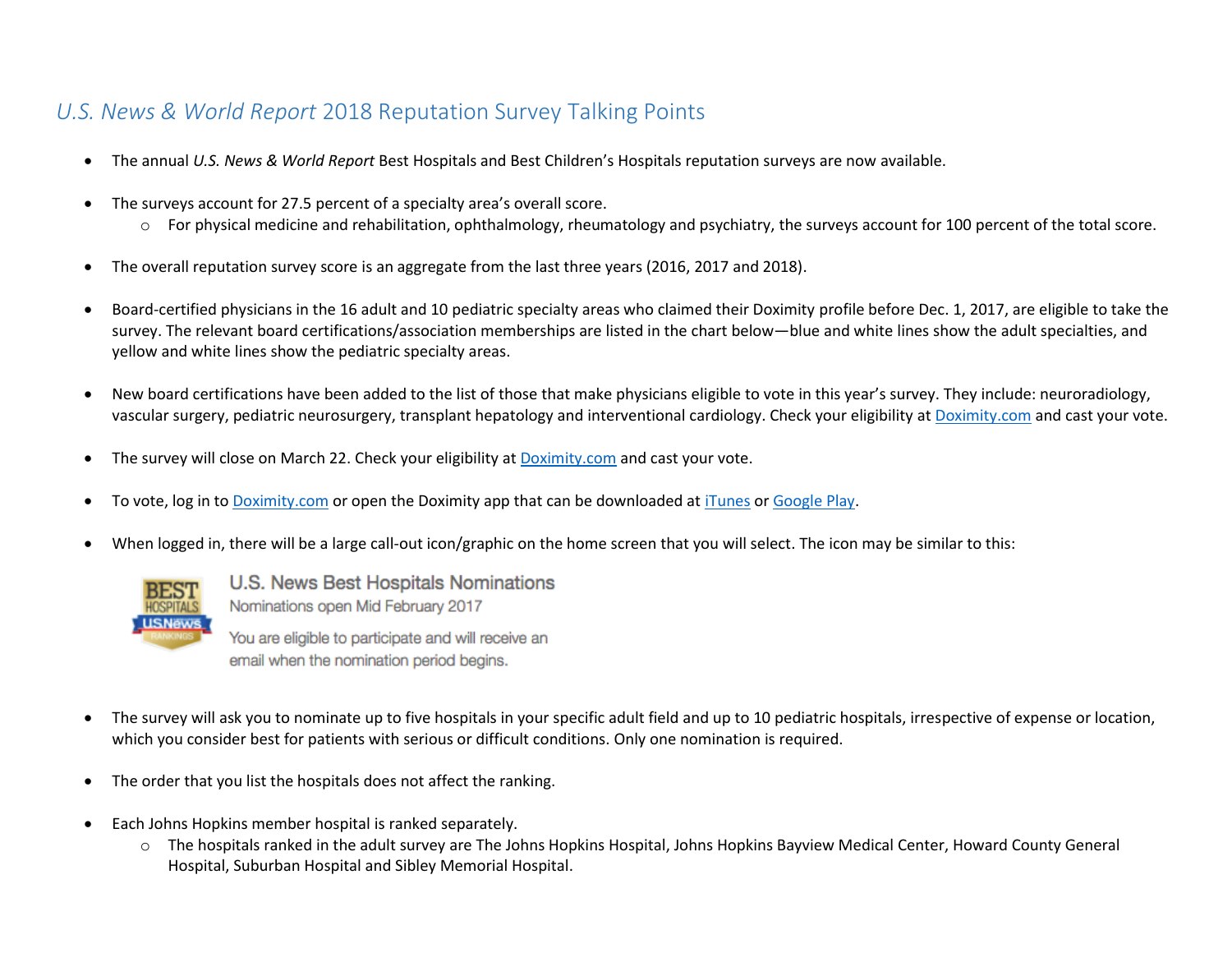- o The hospitals ranked in the pediatric survey are the Johns Hopkins Children's Center and Johns Hopkins All Children's Hospital.
- If you believe you should be able to vote but can't, or if you have any other problems, emai[l usnews@doximity.com.](mailto:usnews@doximity.com)

|   | <b>U.S. News Specialty</b>    | <b>Doximity</b><br><b>Specialty</b> | <b>Doximity</b><br><b>Subspecialty</b> | <b>American Board of</b>           | <b>Board Certification</b>               | Membership                                                       |
|---|-------------------------------|-------------------------------------|----------------------------------------|------------------------------------|------------------------------------------|------------------------------------------------------------------|
|   | Cancer                        |                                     |                                        | <b>Internal Medicine</b>           | Hematology, Medical Oncology             |                                                                  |
|   | Cancer                        |                                     |                                        | <b>Obstetrics &amp; Gynecology</b> | <b>Gynecological Oncology</b>            |                                                                  |
|   | Cancer                        | Orthopaedic<br>Surgery              | Musculoskeletal<br>Oncology            | <b>Orthopaedic Surgery</b>         | Musculoskeletal Oncology                 |                                                                  |
|   | Cancer                        |                                     |                                        | Radiology                          | <b>Radiation Oncology</b>                |                                                                  |
|   | Cancer                        |                                     |                                        | Surgery                            | <b>Complex General Surgical Oncology</b> |                                                                  |
|   | Cardiology & Heart Surgery    |                                     |                                        | <b>Internal Medicine</b>           | <b>Adult Congenital Heart Disease</b>    |                                                                  |
|   | Cardiology & Heart Surgery    |                                     |                                        | <b>Internal Medicine</b>           | Advanced Heart Failure & Transplant      |                                                                  |
|   | Cardiology & Heart Surgery    |                                     |                                        | Internal Medicine                  | Cardiovascular Disease                   |                                                                  |
|   | Cardiology & Heart Surgery    |                                     |                                        | <b>Internal Medicine</b>           | <b>Interventional Cardiology</b>         |                                                                  |
|   | Cardiology & Heart Surgery    |                                     |                                        | Surgery                            | <b>Vascular Surgery</b>                  |                                                                  |
|   | Cardiology & Heart Surgery    |                                     |                                        | <b>Thoracic Surgery</b>            | <b>Thoracic and Cardiac Surgery</b>      |                                                                  |
|   | Cardiology & Heart Surgery    |                                     |                                        | <b>Thoracic Surgery</b>            | <b>Thoracic Surgery</b>                  |                                                                  |
|   | Diabetes & Endocrinology      |                                     |                                        | <b>Internal Medicine</b>           | Endocrinology, Diabetes, Metabolism      |                                                                  |
|   | Ear, Nose & Throat            |                                     |                                        | Otolaryngology                     | Otolaryngology                           |                                                                  |
|   | Ear, Nose & Throat            |                                     |                                        | <b>Plastic Surgery</b>             | Plastic Surgery Within Head & Neck       |                                                                  |
|   | Gastroenterology & GI Surgery |                                     |                                        | <b>Colon and Rectal Surgery</b>    | Colon & Rectal Surgery                   |                                                                  |
|   | Gastroenterology & GI Surgery |                                     |                                        | <b>Internal Medicine</b>           | Gastroenterology                         |                                                                  |
|   | Gastroenterology & GI Surgery |                                     |                                        | <b>Internal Medicine</b>           | <b>Transplant Hepatology</b>             |                                                                  |
|   | Gastroenterology & GI Surgery |                                     |                                        | Surgery                            | <b>General Surgery</b>                   | American Hepato-Pancreato-<br><b>Biliary Association</b>         |
|   | Gastroenterology & GI Surgery |                                     |                                        | Surgery                            | <b>General Surgery</b>                   | American Society for<br><b>Metabolic &amp; Bariatric Surgery</b> |
|   | Gastroenterology & GI Surgery |                                     |                                        | Surgery                            | <b>General Surgery</b>                   | American Society of Colon<br>and Rectal Surgeons                 |
|   | Geriatrics                    |                                     |                                        | <b>Family Medicine</b>             | Geriatric Medicine                       |                                                                  |
|   | Geriatrics                    |                                     |                                        | <b>Internal Medicine</b>           | Geriatric Medicine                       |                                                                  |
|   | Gynecology                    |                                     |                                        | <b>Obstetrics &amp; Gynecology</b> | <b>Obstetrics &amp; Gynecology</b>       |                                                                  |
|   | Nephrology                    |                                     |                                        | <b>Internal Medicine</b>           | Nephrology                               |                                                                  |
|   | Neurology & Neurosurgery      |                                     |                                        | <b>Neurological Surgery</b>        | <b>Neurological Surgery</b>              |                                                                  |
|   | Neurology & Neurosurgery      |                                     |                                        | <b>Psychiatry and Neurology</b>    | Neurology                                |                                                                  |
|   | Neurology & Neurosurgery      |                                     |                                        | Radiology                          | Neuroradiology                           |                                                                  |
|   | Ophthalmology                 |                                     |                                        | Ophthalmology                      | Ophthalmology                            |                                                                  |
|   | Orthopaedics                  |                                     |                                        | <b>Orthopaedic Surgery</b>         | <b>Orthopaedic Surgery</b>               |                                                                  |
|   | Psychiatry                    |                                     |                                        | Psychiatry and Neurology           | Psychiatry                               |                                                                  |
| ਹ | Pulmonology                   |                                     |                                        | <b>Internal Medicine</b>           | <b>Pulmonary Disease</b>                 |                                                                  |
| ⋖ | Rehabilitation                |                                     |                                        | <b>Emergency Medicine</b>          | <b>Sports Medicine</b>                   |                                                                  |